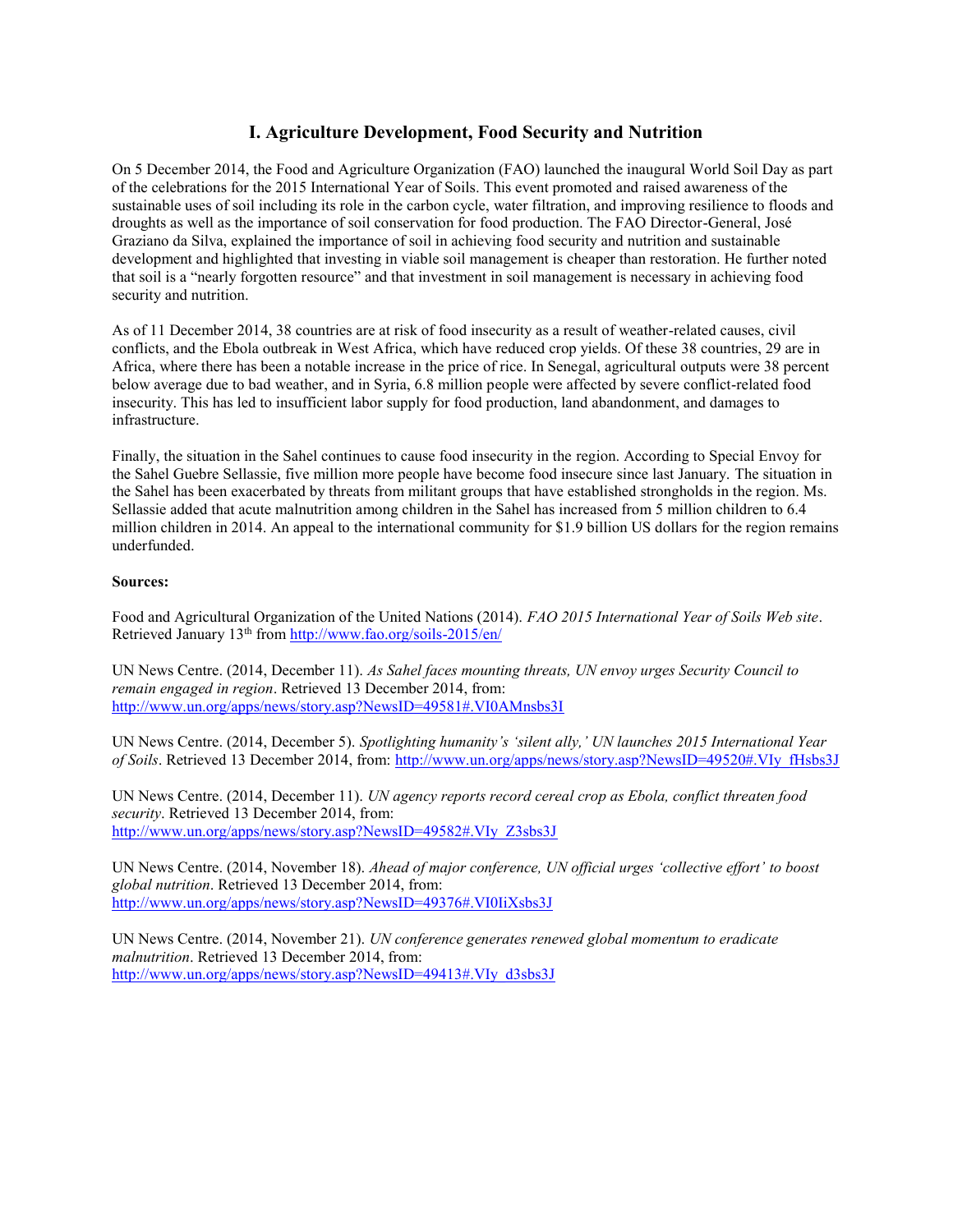## **II. The Environmental Pillar in the Context of Sustainable Development**

The 12th meeting of the Conference of the Parties (COP) to the Convention on Biological Diversity (COP-12) was held in October 2014. At COP-12, world leaders agreed to double the amount of international funding towards biodiversity-related aid for developing countries by 2015 and throughout the following five years. Member States have now set a baseline of the average biodiversity funding from 2006-2010 with a focus on least developed states, transitional economies, and small island developing states, and other details, such as resource mobilization and capacity building. According to the final document, implementation is a high priority because the sustainable use of biodiversity would be a valuable economic and environmental investment. The document states that while the political will for increased funding exists, there is a lack of financial investment planning behind it. The report recommends "diversifying sources of finance for biodiversity; investing in protecting marine and land ecosystems; and strengthening dialogue between governments, the private sector and civil society on biodiversity initiatives" These funding options will provide states with more resources and tools to achieve goals such as the Aichi targets.

On 13 November 2014, the United Nations Environment Programme released the *Global Biodiversity Outlook 4,*  which states that the world is on track to meet Target 11 of the Aichi Biodiversity Targets, "equitably managed conservation areas covering at least 17 percent of the world's terrestrial areas and 10 percent of the marine areas by 2020." According to the report, currently 15.4 percent of the world's terrestrial area is protected and 8.4 percent of the marine area is under national jurisdiction. However, the report also stresses that while at the current pace, the target will be achieved, areas of importance for biodiversity and ecosystem services must be prioritized. Without this prioritization, there is no way to meet Target 11.

Finally, in December 2014, representatives of 190 countries met at the Lima Climate Change Conference for the 20<sup>th</sup> Conference of Parties to the UN Framework Convention on Climate Change (COP-20). Following two weeks of debate, the conference drafted and adopted the *Lima Call for Action*. In the lead up to Lima, over \$10 billion dollars were pledged by Annex 1 countries to the Green Climate Fund, established by the Copenhagen Accord adopted at UNFCCC COP-15 in 2009. These pledges will help developing countries pursue lower carbon development paths and become more resilient to the effects of climate change. However, despite coming to an agreement at Lima, observers and especially non-governmental organizations have been disappointed by the progress made, and point out the remaining challenges for finding agreement on a new global climate agreement to be negotiated at next year's COP in Paris

## **Sources:**

The Carbon Brief. (2014, December 15). *Good COP, bad COP: Winners and Losers at the Lima climate conference*. Retrieved 14 January 2014 from: [http://www.carbonbrief.org/blog/2014/12/winners-and-losers-from-the-lima](http://www.carbonbrief.org/blog/2014/12/winners-and-losers-from-the-lima-climate-conference/)[climate-conference/](http://www.carbonbrief.org/blog/2014/12/winners-and-losers-from-the-lima-climate-conference/)

The Carbon Brief. (2014, November 13). *Six years worth of emissions would blow the carbon budget for 1.5 degrees*. Retrieved 14 January 2014 from: [http://www.carbonbrief.org/blog/2014/11/six-years-worth-of-current](http://www.carbonbrief.org/blog/2014/11/six-years-worth-of-current-emissions-would-blow-the-carbon-budget-for-1-point-5-degrees/)[emissions-would-blow-the-carbon-budget-for-1-point-5-degrees/](http://www.carbonbrief.org/blog/2014/11/six-years-worth-of-current-emissions-would-blow-the-carbon-budget-for-1-point-5-degrees/)

United Nations Framework Convention on Climate Change. (2015). *Lima call for climate action puts world on track to Paris 2015*. Retrieved 14 January 2014 from: [http://newsroom.unfccc.int/lima/lima-call-for-climate-action-puts](http://newsroom.unfccc.int/lima/lima-call-for-climate-action-puts-world-on-track-to-paris-2015/)[world-on-track-to-paris-2015/](http://newsroom.unfccc.int/lima/lima-call-for-climate-action-puts-world-on-track-to-paris-2015/)

UN News Centre. (2014, October 7). *Benefits of investing in protection of biodiversity outweigh financial costs, says UN-backed report*. Retrieved 18 December 2014, from: [http://www.un.org/apps/news/story.asp?NewsID=49022&Kw1=Biological+Diversity&Kw2=&Kw3=#.VJSgXsAA](http://www.un.org/apps/news/story.asp?NewsID=49022&Kw1=Biological+Diversity&Kw2=&Kw3=#.VJSgXsAAEA) [EA](http://www.un.org/apps/news/story.asp?NewsID=49022&Kw1=Biological+Diversity&Kw2=&Kw3=#.VJSgXsAAEA)

United Nations. (2014, December 10). *Green Climate Fund exceeds initial capitalization target of \$10 billion*. Retrieved January 15, 2015 from: http://www.un.org/climatechange/blog/2014/12/green-climate-fund-surpasses-10 billion-goal/